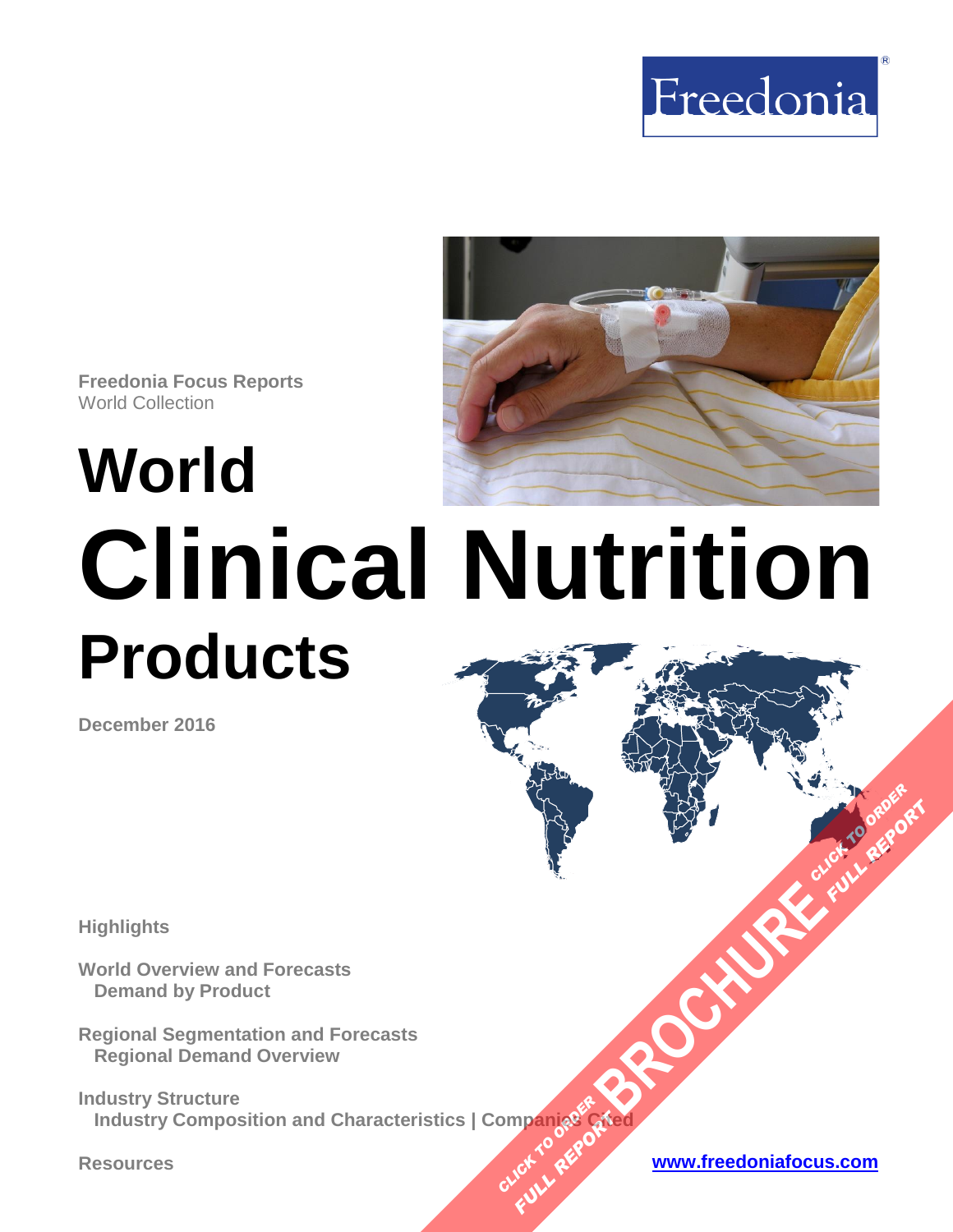## <span id="page-1-0"></span>ABOUT THIS REPORT

### Scope & Method

This report forecasts for 2017 through 2022 total world demand for clinical nutrition products by infant, enteral, and parenteral product groups and major world region in US dollars at the manufacturers' level. Infant product segments include:

- standard milk-based
- specialized
- soy-based.

Enteral product segments include:

- standard and fiber-containing
- specialized
- elemental and semi-elemental.

Parenteral product segments include:

- amino acids
- dextrose
- fats
- additives.

Clinical nutrition is defined as the application of nutritional knowledge to the management and treatment of disease.

Major world regions include USA, Europe, Asia/Pacific, and all other regions.

To illustrate historical trends, world, product group (including their product segments), and regional demand are provided for 2010-2016.

This report quantifies trends in various measures of growth. Growth (or decline) expressed as an average annual growth rate (AAGR) is the least squares growth rate, which takes into account all available datapoints over a period. Growth calculated as a compound annual growth rate (CAGR) employs, by definition, only the first and last datapoints over a period. The CAGR is used to describe forecast growth, defined as the expected trend beginning in the base year and ending in the forecast year. Readers are encouraged to consider historical volatility when assessing particular annual values along the forecast trend, including in the forecast year.

Unless otherwise indicated, both historical and forecasted demand values are expressed in US dollars at a fixed 2015 rate of exchange with local currencies.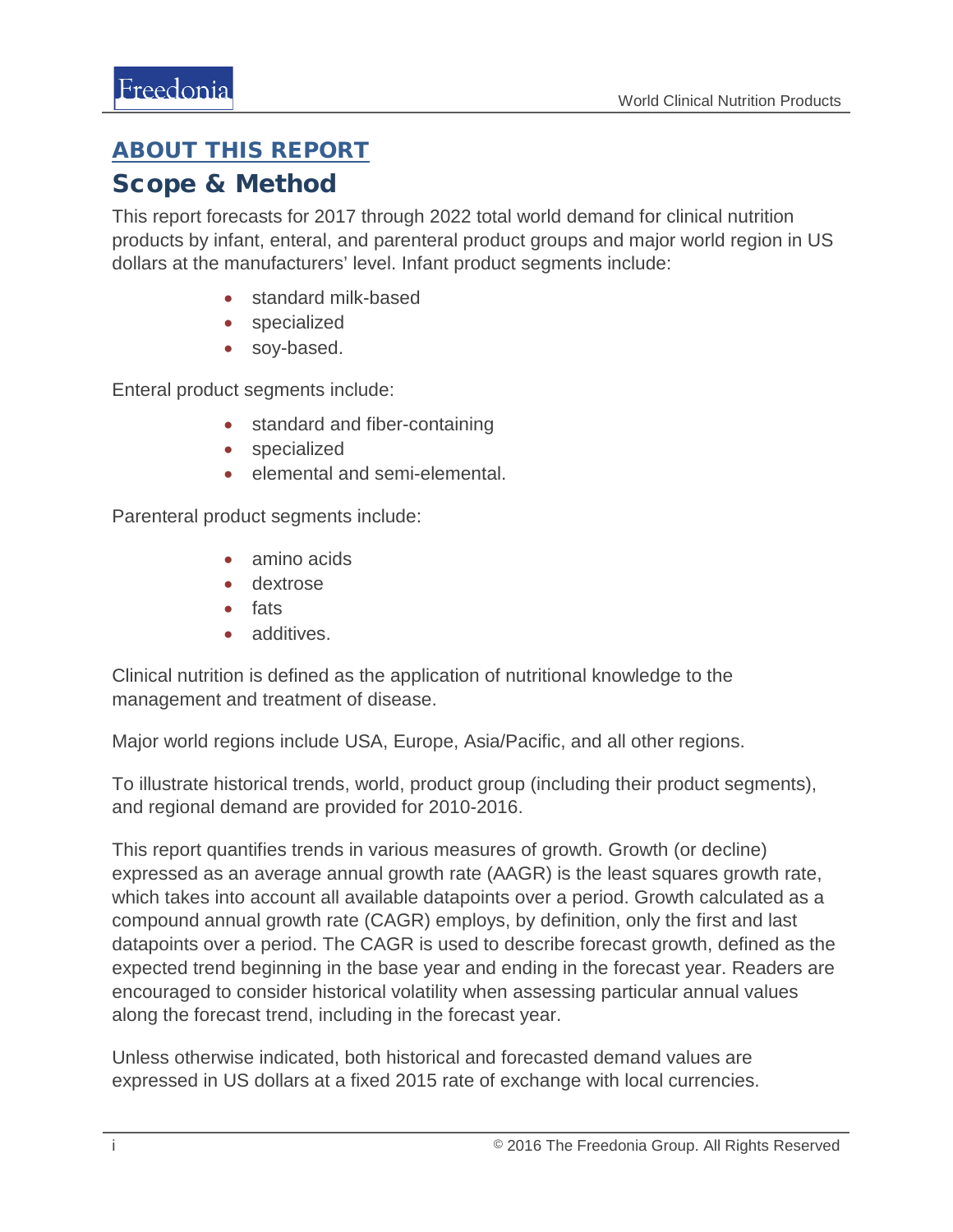A full outline of report items by page is available in the [Table of Contents.](#page-3-0)

## Sources

*World Clinical Nutrition Products* (FW40067) is based on [a comprehensive industry](http://www.kaloramainformation.com/Clinical-Nutrition-Products-10453572/)  [report](http://www.kaloramainformation.com/Clinical-Nutrition-Products-10453572/) published by Kalorama Information in December 2016.

The information for this report was gathered using both primary and secondary research, including comprehensive research of secondary sources such as company literature, reimbursement and payer databases, investment reports, and medical and business journals. Telephone interviews and email correspondence were the primary method of gathering information. For the purpose of this report, Kalorama Information conducted interviews with more than 40 key industry officials, consultants, healthcare providers, and government personnel. These sources were the primary basis in gathering information specifically relating to revenue and market share data presented in this report. Specific interviews with nutrition company representatives included marketing directors, division managers, and product representatives.

Specific sources and additional resources are listed in the [Resources](#page-4-0) section of this publication for reference and to facilitate further research.

# Industry Codes

The topic of this report is related to the following industry codes:

| <b>NAICS/SCIAN 2007</b>                       |                                                                                                                                                                          | <b>SIC</b>                     |                                                                                                                                                              |
|-----------------------------------------------|--------------------------------------------------------------------------------------------------------------------------------------------------------------------------|--------------------------------|--------------------------------------------------------------------------------------------------------------------------------------------------------------|
| North American Industry Classification System |                                                                                                                                                                          | <b>Standard Industry Codes</b> |                                                                                                                                                              |
| 311514<br>325411<br>325412                    | Dry, Condensed, and Evaporated Dairy 2023<br><b>Product Manufacturing</b><br>Medicinal and Botanical Manufacturing<br><b>Pharmaceutical Preparation</b><br>Manufacturing | 2833<br>2834                   | Dry, Condensed, and Evaporated Dairy<br><b>Products</b><br><b>Medicinal Chemicals and Botanical</b><br><b>Products</b><br><b>Pharmaceutical Preparations</b> |

# Copyright & Licensing

The full report is protected by copyright laws of the United States of America and international treaties. The entire contents of the publication are copyrighted by The Freedonia Group.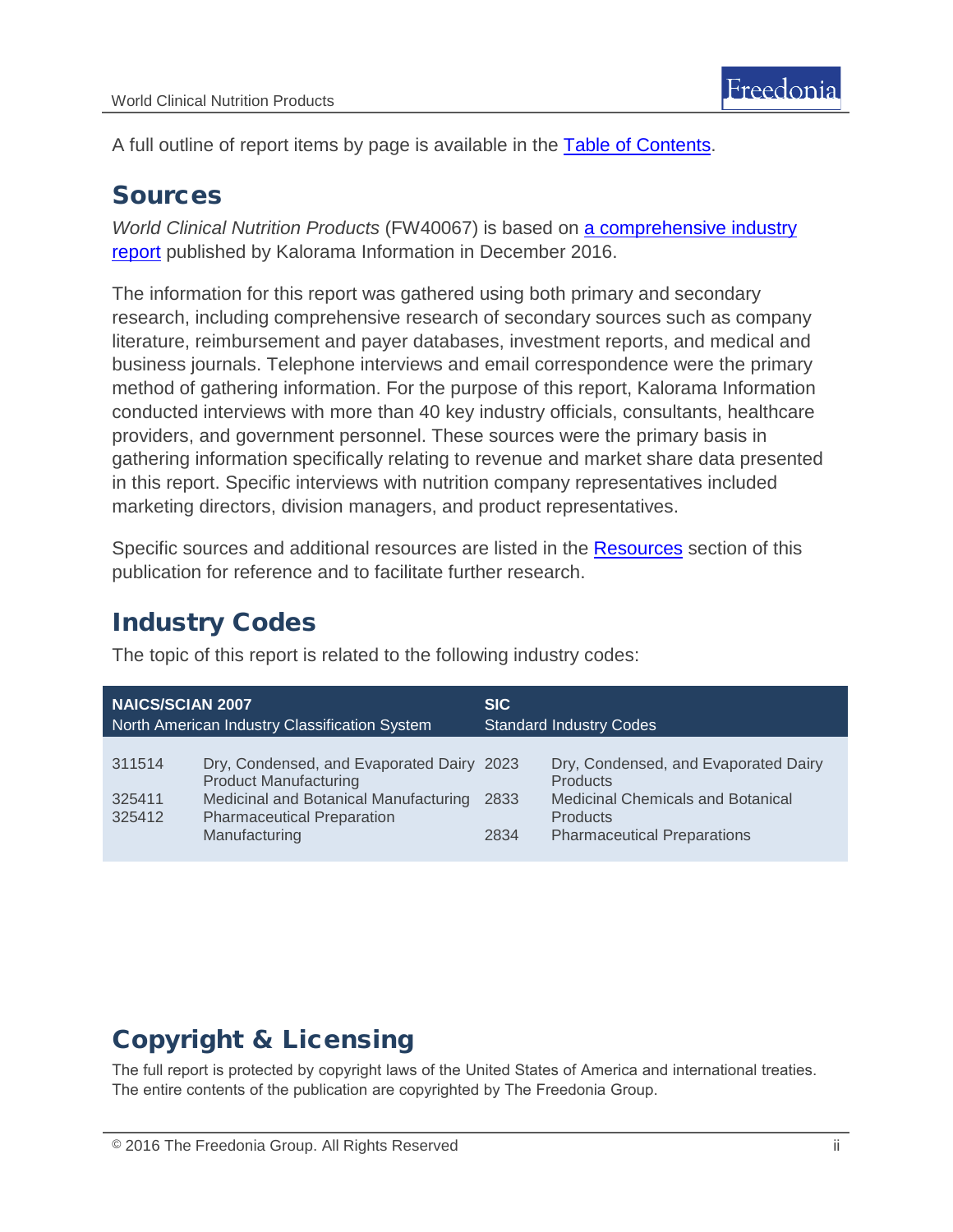# <span id="page-3-0"></span>**Table of Contents**

#### **Section**

#### Page

| Chart 1   World Clinical Nutrition Product Demand by Formula Group, 2010-2022 (US\$ bil) 2                                                                                                     |  |
|------------------------------------------------------------------------------------------------------------------------------------------------------------------------------------------------|--|
| Chart 2   World Infant Clinical Nutrition Product Demand by Formula, 2010-2022 (US\$ bil)5                                                                                                     |  |
| Chart 3   World Enteral Clinical Nutrition Product Demand by Formula, 2010-2022 (US\$ bil) 7                                                                                                   |  |
| Chart 4   World Parenteral Clinical Nutrition Product Demand by Formula, 2010-2022 (US\$ bil)10<br>Chart 5   World Clinical Nutrition Product Demand by Formula Group Share, 2010-2022 (%)  12 |  |
|                                                                                                                                                                                                |  |
|                                                                                                                                                                                                |  |
| Chart 6   World Clinical Nutrition Product Demand by Region, 2010-2022 (US\$ bil) 13                                                                                                           |  |
|                                                                                                                                                                                                |  |
|                                                                                                                                                                                                |  |
|                                                                                                                                                                                                |  |
| Chart 7   World Clinical Nutrition Product Demand by Region Share, 2010-2022 (%)  22                                                                                                           |  |
|                                                                                                                                                                                                |  |
|                                                                                                                                                                                                |  |
| Table 1   World Clinical Nutrition Product Market Value & Share by Supplier, 2016 23                                                                                                           |  |
|                                                                                                                                                                                                |  |
|                                                                                                                                                                                                |  |

To return here, click on any Freedonia logo or the Table of Contents link in report footers.<br>PDF bookmarks are also available for navigation.